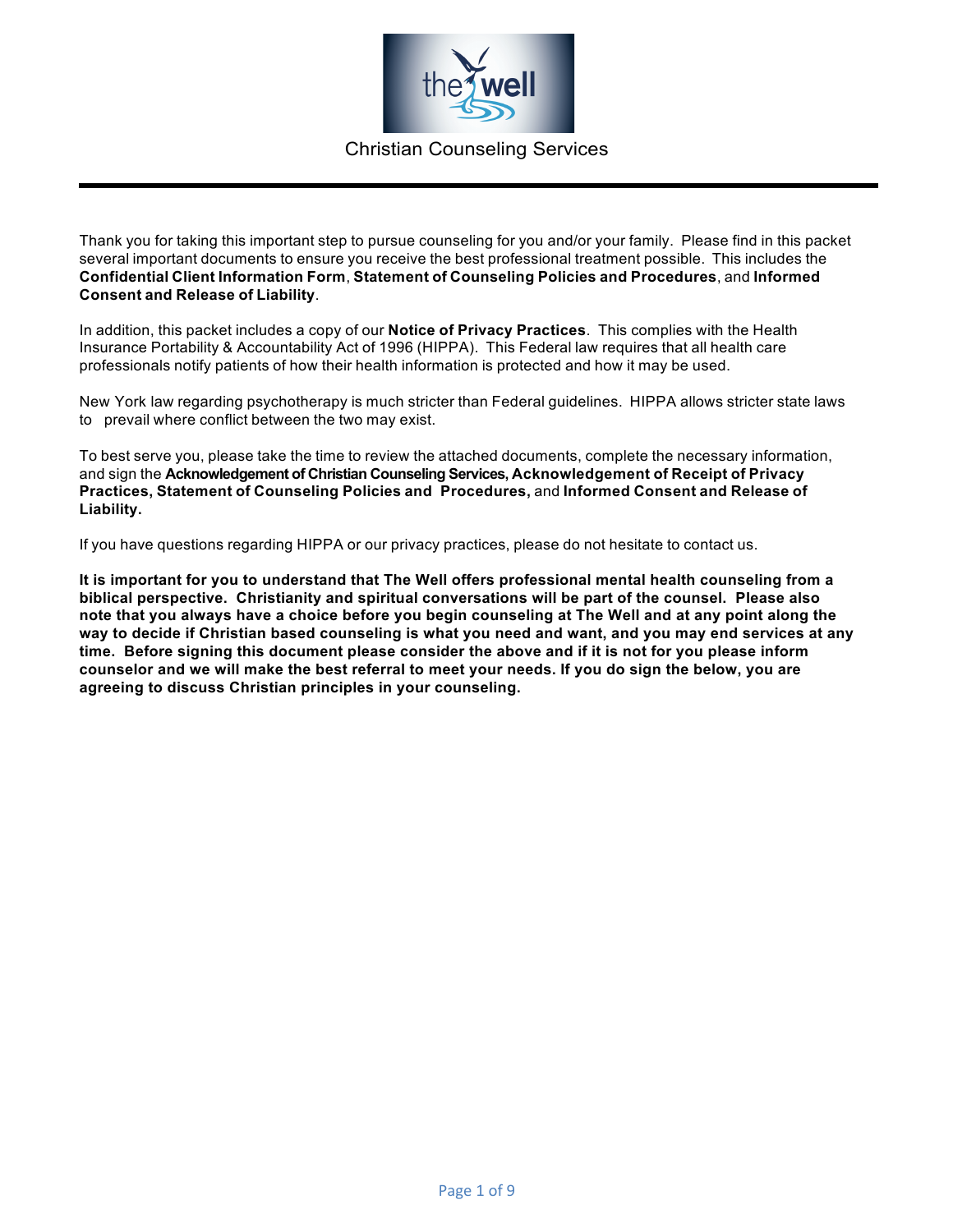

## *Confidential Client Information Form*

#### **GENERAL INFORMATION**

| CONTACTINFORMATION             |                                                                                  |                                                                                                                |                                                                                                                                                                                                                                |
|--------------------------------|----------------------------------------------------------------------------------|----------------------------------------------------------------------------------------------------------------|--------------------------------------------------------------------------------------------------------------------------------------------------------------------------------------------------------------------------------|
|                                |                                                                                  |                                                                                                                |                                                                                                                                                                                                                                |
|                                |                                                                                  |                                                                                                                |                                                                                                                                                                                                                                |
|                                |                                                                                  |                                                                                                                |                                                                                                                                                                                                                                |
|                                |                                                                                  |                                                                                                                |                                                                                                                                                                                                                                |
|                                |                                                                                  |                                                                                                                |                                                                                                                                                                                                                                |
|                                |                                                                                  |                                                                                                                |                                                                                                                                                                                                                                |
|                                |                                                                                  |                                                                                                                |                                                                                                                                                                                                                                |
|                                |                                                                                  |                                                                                                                |                                                                                                                                                                                                                                |
| <b>EMERGENCY CONTACT</b>       |                                                                                  |                                                                                                                |                                                                                                                                                                                                                                |
|                                |                                                                                  |                                                                                                                | Name: Name and the set of the set of the set of the set of the set of the set of the set of the set of the set of the set of the set of the set of the set of the set of the set of the set of the set of the set of the set o |
|                                |                                                                                  |                                                                                                                |                                                                                                                                                                                                                                |
| <b>EMPLOYMENT IN FORMATION</b> |                                                                                  |                                                                                                                |                                                                                                                                                                                                                                |
|                                |                                                                                  |                                                                                                                |                                                                                                                                                                                                                                |
|                                |                                                                                  |                                                                                                                |                                                                                                                                                                                                                                |
|                                |                                                                                  | $\Box$ \$10,001 to \$20,000 $\Box$ \$40,001 to \$50,000 $\Box$ \$60,001 to \$80,000 $\Box$ More than \$100,000 | Average Annual Salary: □ \$0 to \$10,000 = \$20,001 to \$40,000 = \$50,001 to \$60,000 = \$80,001 to \$100,000                                                                                                                 |
| <b>EDUCATION IN FORMATION</b>  |                                                                                  |                                                                                                                |                                                                                                                                                                                                                                |
|                                | Last Year of School Completed: $\Box 9$ $\Box 10$ $\Box 11$ $\Box 12$ $\Box$ GED |                                                                                                                | College: $\Box$ 1 $\Box$ 2 $\Box$ 3 $\Box$ 4 $\Box$ Other:                                                                                                                                                                     |
|                                | Are You Currently in School: $\Box$ Yes $\Box$ No. If Yes, What Level: _____     |                                                                                                                | Degree Pursuing: ______________                                                                                                                                                                                                |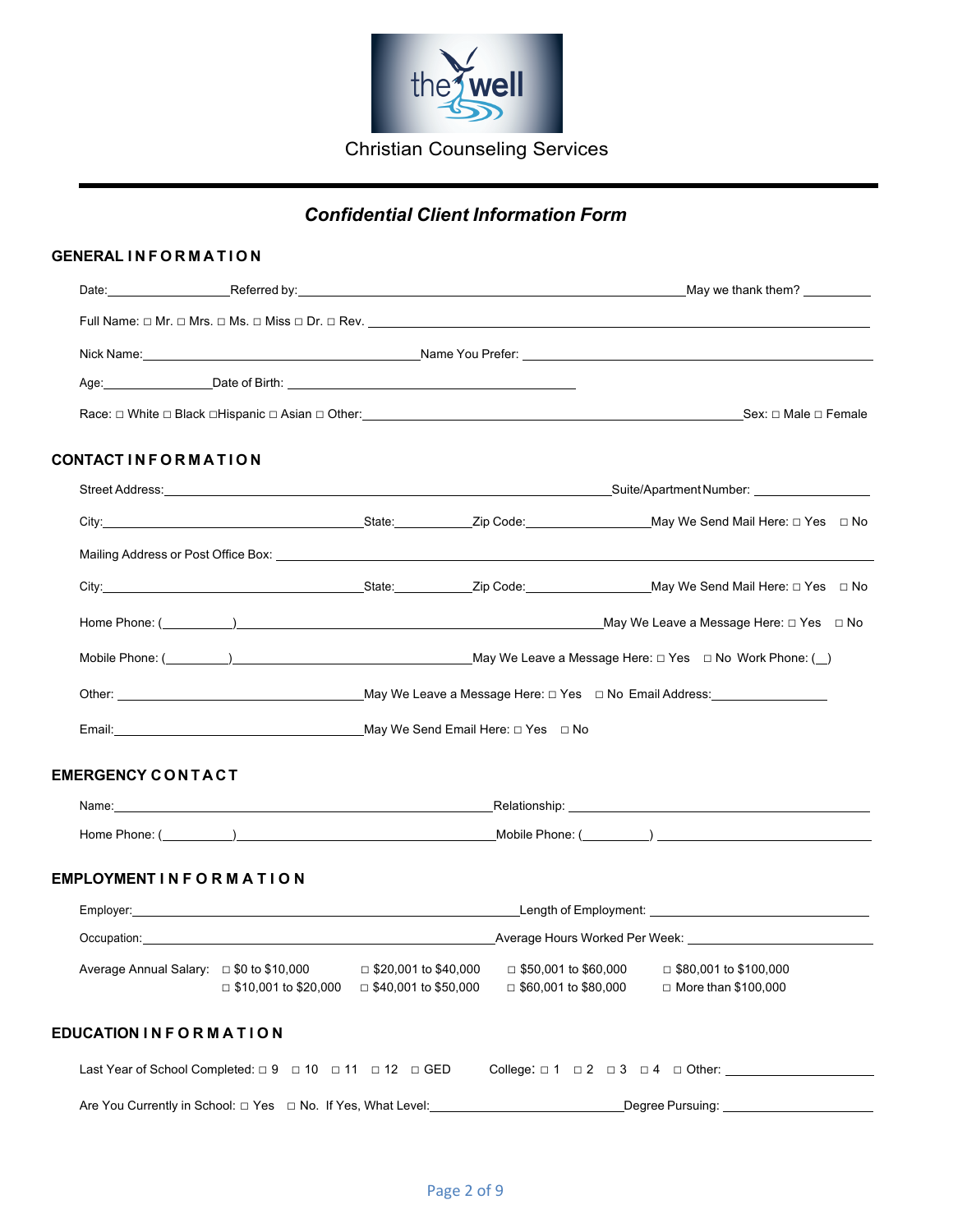#### **RELATIONAL INFORMATION**

| Current Relational Status: □ Single □ Dating □ Engaged □ Married □ Separated □ Divorced □ Widowed                                                                                                                                |                                                         |                                                                                      |
|----------------------------------------------------------------------------------------------------------------------------------------------------------------------------------------------------------------------------------|---------------------------------------------------------|--------------------------------------------------------------------------------------|
|                                                                                                                                                                                                                                  |                                                         |                                                                                      |
| If Married, How Long:<br>Mumber of Previous Marriages for You: France Contract Provious Marriages for You: France Contract Provious Partner: The Married, How Long: University of Previous Marriages for You: University Partner |                                                         |                                                                                      |
| If Separated or Divorced, How Long: example and the set of the set of the set of the set of the set of the set of the set of the set of the set of the set of the set of the set of the set of the set of the set of the set o   |                                                         |                                                                                      |
|                                                                                                                                                                                                                                  |                                                         |                                                                                      |
|                                                                                                                                                                                                                                  |                                                         |                                                                                      |
|                                                                                                                                                                                                                                  |                                                         |                                                                                      |
|                                                                                                                                                                                                                                  |                                                         |                                                                                      |
| Last Year of School Partner Completed: $\Box 9$ $\Box 10$ $\Box 11$ $\Box 12$ $\Box$ GED College: $\Box 1$ $\Box 2$ $\Box 3$ $\Box 4$ $\Box$ Other:                                                                              |                                                         |                                                                                      |
| What Words Would You Use to Describe Your Partner: Learning Communication of the Communication of the Communication of the Communication of the Communication of the Communication of the Communication of the Communication o   |                                                         |                                                                                      |
| Is Your Partner Supportive of You Seeking Counseling: □ Yes □ No □ Unsure □ Partner Doesn't Know                                                                                                                                 |                                                         |                                                                                      |
| With Whom Do You Currently Live (Check All that Apply):                                                                                                                                                                          | □ Alone □ Spouse □ Children<br>□ Boyfriend □ Girlfriend | $\Box$ Parent(s) $\Box$ Sibling(s)<br>$\Box$ Roommate<br>□ Other: __________________ |

#### **CHILDREN**

List Your Children (Living or Deceased):

| Name | Sex | <b>Current Age or</b><br>Year of Death | Relationship to You<br>(e.g. Natural, Adopted, Step) | Living<br>with You? | <b>Describe Him/Her</b> |
|------|-----|----------------------------------------|------------------------------------------------------|---------------------|-------------------------|
|      |     |                                        |                                                      |                     |                         |
|      |     |                                        |                                                      |                     |                         |
|      |     |                                        |                                                      |                     |                         |
|      |     |                                        |                                                      |                     |                         |
|      |     |                                        |                                                      |                     |                         |

Have You Ever Placed a Child for Adoption: □ Yes □ No. If Yes, When:

Have You Ever Had a Miscarriage or Medical Abortion: □ Yes □ No. If Yes, When: \_\_\_\_\_\_\_\_\_\_\_\_\_

#### **FAMILY OF ORIGIN**

List Mother, Father, Brothers, Sisters, Step Family, and Any Other Family Members who Effected You Positively or Negatively:

| Name | Sex | <b>Current Age or</b><br>Year of Death | <b>Relationship to You</b><br>(e.g. Mom, Dad, Sibling, Step) | Occupation | <b>Describe Him/Her</b> |
|------|-----|----------------------------------------|--------------------------------------------------------------|------------|-------------------------|
|      |     |                                        |                                                              |            |                         |
|      |     |                                        |                                                              |            |                         |
|      |     |                                        |                                                              |            |                         |
|      |     |                                        |                                                              |            |                         |
|      |     |                                        |                                                              |            |                         |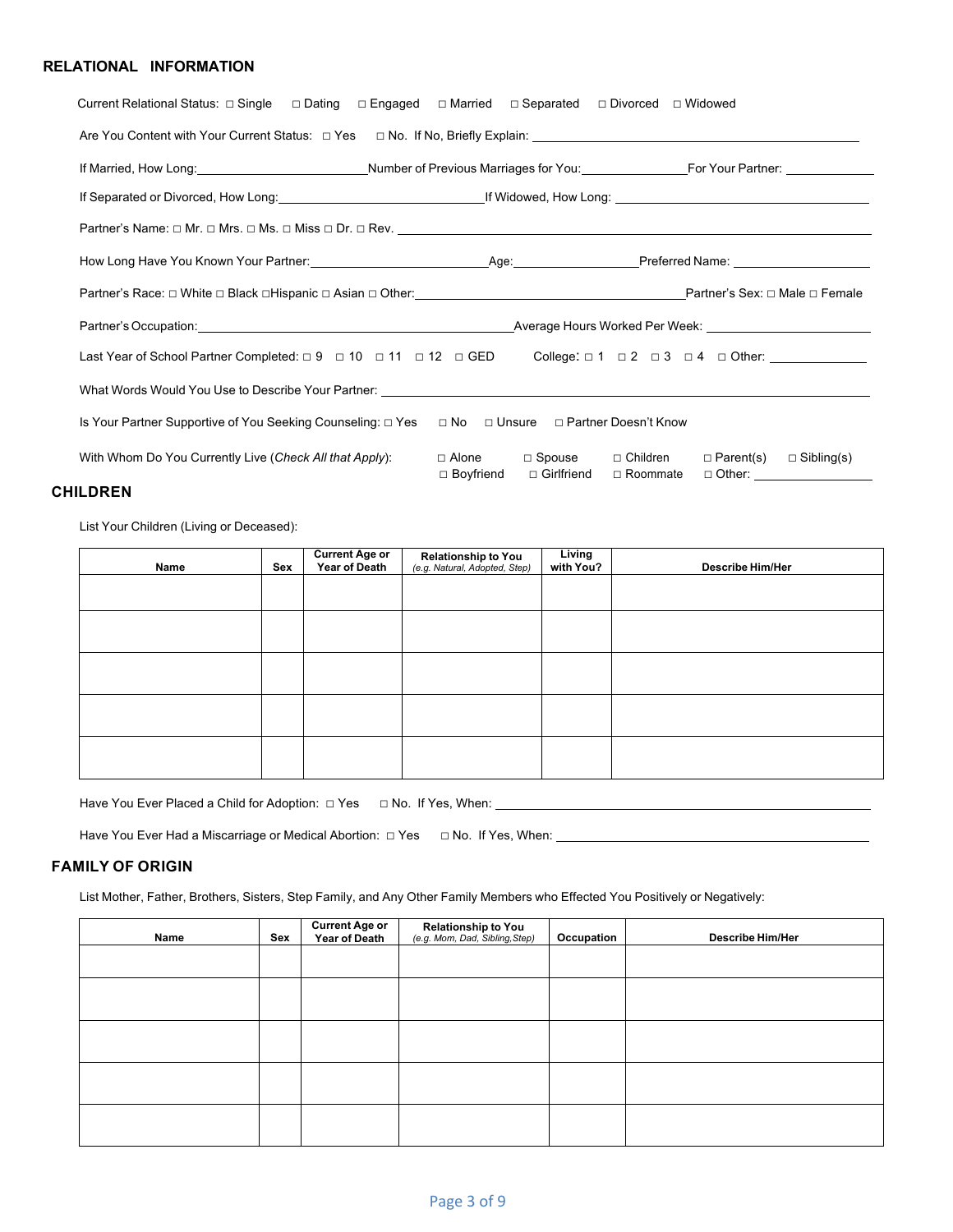#### **MEDICAL INFORMATION**

| Primary Physician: University of the Contract of the Contract of the Contract of the Contract of the Contract of the Contract of the Contract of the Contract of the Contract of the Contract of the Contract of the Contract | $\blacksquare$ Phone: $(\_\_)$ |
|-------------------------------------------------------------------------------------------------------------------------------------------------------------------------------------------------------------------------------|--------------------------------|
|                                                                                                                                                                                                                               |                                |
|                                                                                                                                                                                                                               |                                |
|                                                                                                                                                                                                                               |                                |
| List Any Conditions, Illnesses, Surgeries, Hospitalizations, Traumas or Related Treatments You Have Had (Use Back if Necessary):                                                                                              |                                |
|                                                                                                                                                                                                                               |                                |
|                                                                                                                                                                                                                               |                                |

#### **MEDICATIONS**

List All Current Medications You Are Taking, Including those You Seldom Use or Take Only as Needed (Use Back if Necessary):

| Medication:                                                                                                                                                                                                                    | Dosage:                                                                                                                                                                                                                        | $\Box$ Improves |           | □ Prevents □ Controls:                           |
|--------------------------------------------------------------------------------------------------------------------------------------------------------------------------------------------------------------------------------|--------------------------------------------------------------------------------------------------------------------------------------------------------------------------------------------------------------------------------|-----------------|-----------|--------------------------------------------------|
| Medication: the contract of the contract of the contract of the contract of the contract of the contract of the contract of the contract of the contract of the contract of the contract of the contract of the contract of th | Dosage: the contract of the contract of the contract of the contract of the contract of the contract of the contract of the contract of the contract of the contract of the contract of the contract of the contract of the co |                 |           | $\Box$ Improves $\Box$ Prevents $\Box$ Controls: |
| Are You Taking these Medication(s) According to Your Doctor's Recommendations: $\Box$ Yes                                                                                                                                      |                                                                                                                                                                                                                                |                 | $\Box$ No |                                                  |
|                                                                                                                                                                                                                                |                                                                                                                                                                                                                                |                 |           |                                                  |

#### **PHYSIOLOGICAL SYMPTOMS**

Please Check Any of the Following Physiological Symptoms/Sensations that Apply to You Presently, or in the Recent Past:

| Headaches□ Past □ Present                                                        | Dizziness Past □ Present           | Stomach Trouble□ Past □ Present                                    |           |
|----------------------------------------------------------------------------------|------------------------------------|--------------------------------------------------------------------|-----------|
| Visual Trouble □ Past □ Present                                                  | Sleep Trouble □ Past □ Present     | Trouble Relaxing□ Past                                             | □ Present |
| Weakness $\Box$ Past $\Box$ Present                                              | Tension□ Past □ Present            | Rapid Heart Rate $\Box$ Past $\Box$ Present                        |           |
| Difficulty Breathing □ Past □ Present                                            | Intestinal Trouble□ Past □ Present | Hearing Noises □ Past □ Present                                    |           |
| Change in Appetite. $\Box$ Past $\Box$ Present                                   | Tiredness□ Past □ Present          | Pain□ Past                                                         | □ Present |
| Hearing Voices □ Past □ Present                                                  | Seeing Things□ Past □ Present      | Other□ Past □ Present                                              |           |
| Your Height:__________________________Your Weight:______________________________ |                                    | How has Your Weight Change in the Last 2-3 Months: _______________ |           |

#### **CURRENTSTATUS**

Please Check Any of the Following Problems which Pertain to You and/or Your Family:

| Stress □ Past               | $\sqcap$ Present | Nervousness □ Past        | $\sqcap$ Present | Anxiety □ Past          | $\Box$ Present |
|-----------------------------|------------------|---------------------------|------------------|-------------------------|----------------|
| Panic □ Past                | $\Box$ Present   | Unhappiness □ Past        | □ Present        | Depression□ Past        | $\Box$ Present |
| Guilt □ Past                | $\Box$ Present   | Apathy□ Past              | □ Present        | Terminal Illness □ Past | $\Box$ Present |
| Recent Death □ Past         | $\Box$ Present   | Grief □ Past              | □ Present        | Hopelessness □ Past     | □ Present      |
| Inferiority Feelings □ Past | $\Box$ Present   | Defective Feelings □ Past | □ Present        | Loneliness □ Past       | $\Box$ Present |
| Shyness □ Past              | □ Present        | Fears Past                | □ Present        | Friends□ Past           | □ Present      |
| Marriage□ Past              | □ Present        | Communication□ Past       | □ Present        | Physical Abuse □ Past   | $\Box$ Present |
| Emotional Abuse□ Past       | $\Box$ Present   | Verbal Abuse □ Past       | □ Present        | Sexual Abuse □ Past     | $\Box$ Present |
| Temper □ Past               | □ Present        | Anger□ Past               | □ Present        | Aggressiveness□ Past    | □ Present      |
| Bad Dreams □ Past           | $\Box$ Present   | Concentration □ Past      | □ Present        | Racing Thoughts □ Past  | $\Box$ Present |
| Unwanted Thoughts□ Past     | □ Present        | Memory□ Past              | □ Present        | Loss of Control □ Past  | □ Present      |
| Impulsive Behavior. □ Past  | $\Box$ Present   | Self-Control Past         | □ Present        | Compulsivity□ Past      | □ Present      |
| Sexual Problems □ Past      | $\Box$ Present   | Pregnancy □ Past          | □ Present        | Abortion □ Past         | $\Box$ Present |
| Legal Matters□ Past         | $\Box$ Present   |                           | □ Present        | Eating Problems □ Past  | □ Present      |
| Drug Use $\Box$ Past        | □ Present        | Alcohol Use □ Past        | □ Present        | Trouble with Job□ Past  | $\Box$ Present |
| Career Choices□ Past        | $\sqcap$ Present | Ambition□ Past            | $\sqcap$ Present | Making Decisions □ Past | $\Box$ Present |
| Children □ Past             | $\sqcap$ Present | Being a Parent□ Past      | □ Present        | Finances ⊓ Past         | $\Box$ Present |
| Recent Loss □ Past          | $\Box$ Present   | Disaster□ Past            | $\sqcap$ Present | Other□ Past             | $\Box$ Present |
|                             |                  |                           |                  |                         |                |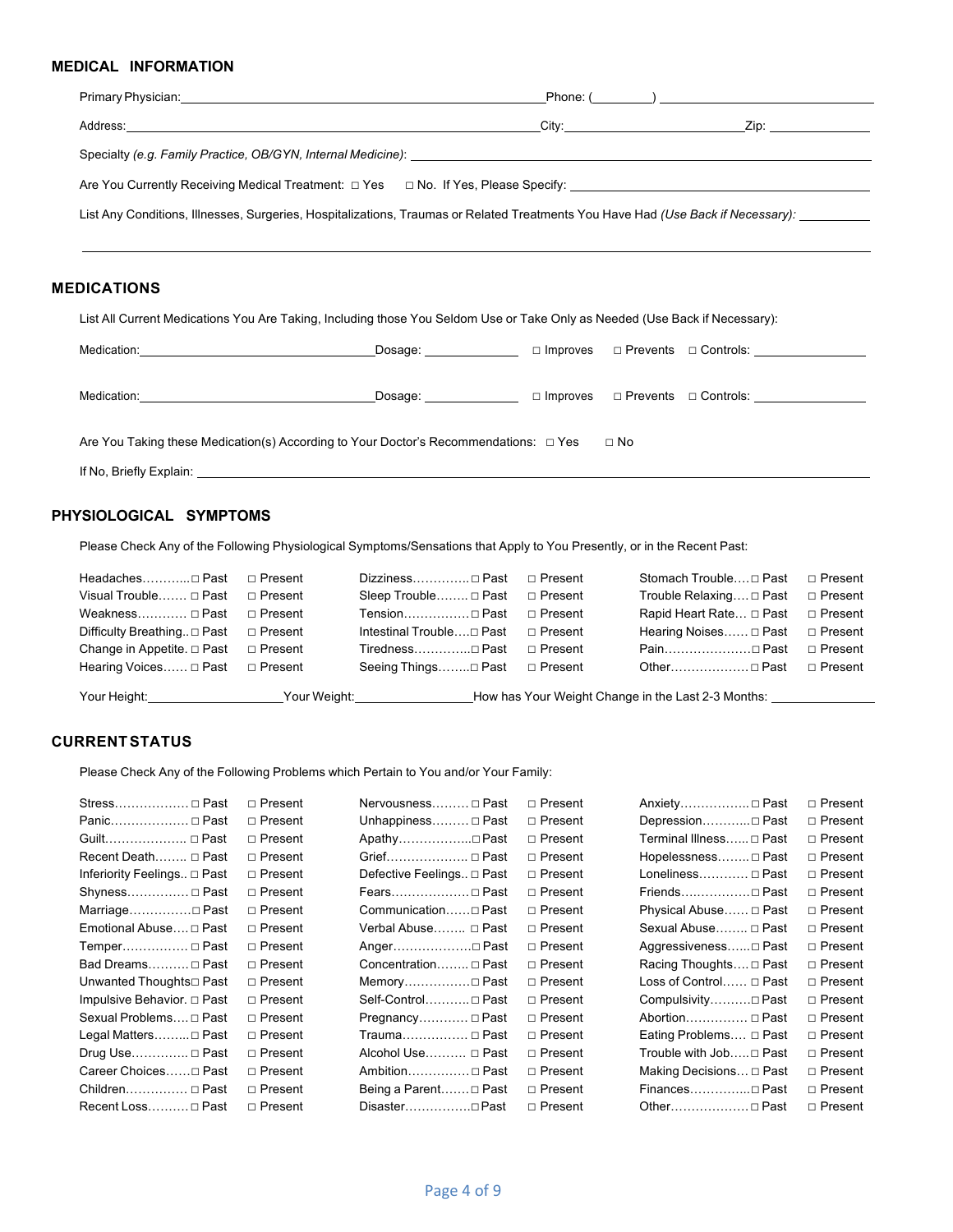#### **LEVEL OF DISTRESS**

| $\overline{2}$              | $\overline{3}$<br>$\overline{4}$                                                                                                                                                                                              | $\overline{5}$ | $\overline{6}$ | $\overline{7}$ | $\overline{8}$ | $\overline{9}$ | 10 |
|-----------------------------|-------------------------------------------------------------------------------------------------------------------------------------------------------------------------------------------------------------------------------|----------------|----------------|----------------|----------------|----------------|----|
|                             | Are You Currently Experiencing Any Suicidal Thoughts: □ Yes □ No. Have You Experienced Them in the Past: □ Yes                                                                                                                |                |                |                |                | $\Box$ No      |    |
|                             | Have You Ever Attempted Suicide: □ Yes   □ No. If Yes, When and How:                                                                                                                                                          |                |                |                |                |                |    |
|                             | Have Any of Your Friends or Family Ever Committed or Attempted Suicide: $\Box$ Yes                                                                                                                                            |                | $\sqcap$ No    |                |                |                |    |
|                             |                                                                                                                                                                                                                               |                |                |                |                |                |    |
| PRESENTING ISSUES AND GOALS |                                                                                                                                                                                                                               |                |                |                |                |                |    |
|                             | Please Describe Why You Are Coming to Counseling (i.e. What Are Your Issues, Problems?): _____________________                                                                                                                |                |                |                |                |                |    |
|                             | Why Have You Decided to Come for Counseling Now: Network Control and Control of the Control of the Control of Control of the Counseling Now:                                                                                  |                |                |                |                |                |    |
|                             |                                                                                                                                                                                                                               |                |                |                |                |                |    |
|                             |                                                                                                                                                                                                                               |                |                |                |                |                |    |
| <b>PREVIOUS COUNSELING</b>  |                                                                                                                                                                                                                               |                |                |                |                |                |    |
|                             | List Any Previous Counseling, Psychiatric Treatment, or Residential/In-Patient Care You Have Received (Use Back If Necessary):                                                                                                |                |                |                |                |                |    |
|                             | Therapist:                Location:             Dates:          Reason:                                                                                                                                                       |                |                |                |                |                |    |
|                             |                                                                                                                                                                                                                               |                |                |                |                |                |    |
|                             |                                                                                                                                                                                                                               |                |                |                |                |                |    |
|                             |                                                                                                                                                                                                                               |                |                |                |                |                |    |
|                             |                                                                                                                                                                                                                               |                |                |                |                |                |    |
| <b>RELIGIOUS BACKGROUND</b> | If God Were to Describe You, What Would He Say: Network Contract the Contract of the Contract of the Contract of the Contract of the Contract of the Contract of the Contract of the Contract of the Contract of the Contract |                |                |                |                |                |    |
|                             | Briefly Describe the Religious Environment of Your Home as You Were Growing Up: 1000000000000000000000000000000                                                                                                               |                |                |                |                |                |    |
|                             |                                                                                                                                                                                                                               |                |                |                |                |                |    |
|                             |                                                                                                                                                                                                                               |                |                |                |                |                |    |
|                             |                                                                                                                                                                                                                               |                |                |                |                |                |    |

#### **TERMS OF SERVICE**

I understand that it is customary to pay for services when rendered. I accept full responsibility for payment of any balance incurred for services. I further understand that without 24-hour notice of intention to cancel, I will be charged the full administrative *fee for service. By signing below I am in full agreement with the counseling process including Christian principles.* 

Signed: <u>National Communications of the Signed:</u> Date: Date: Date: Date: Date: 2014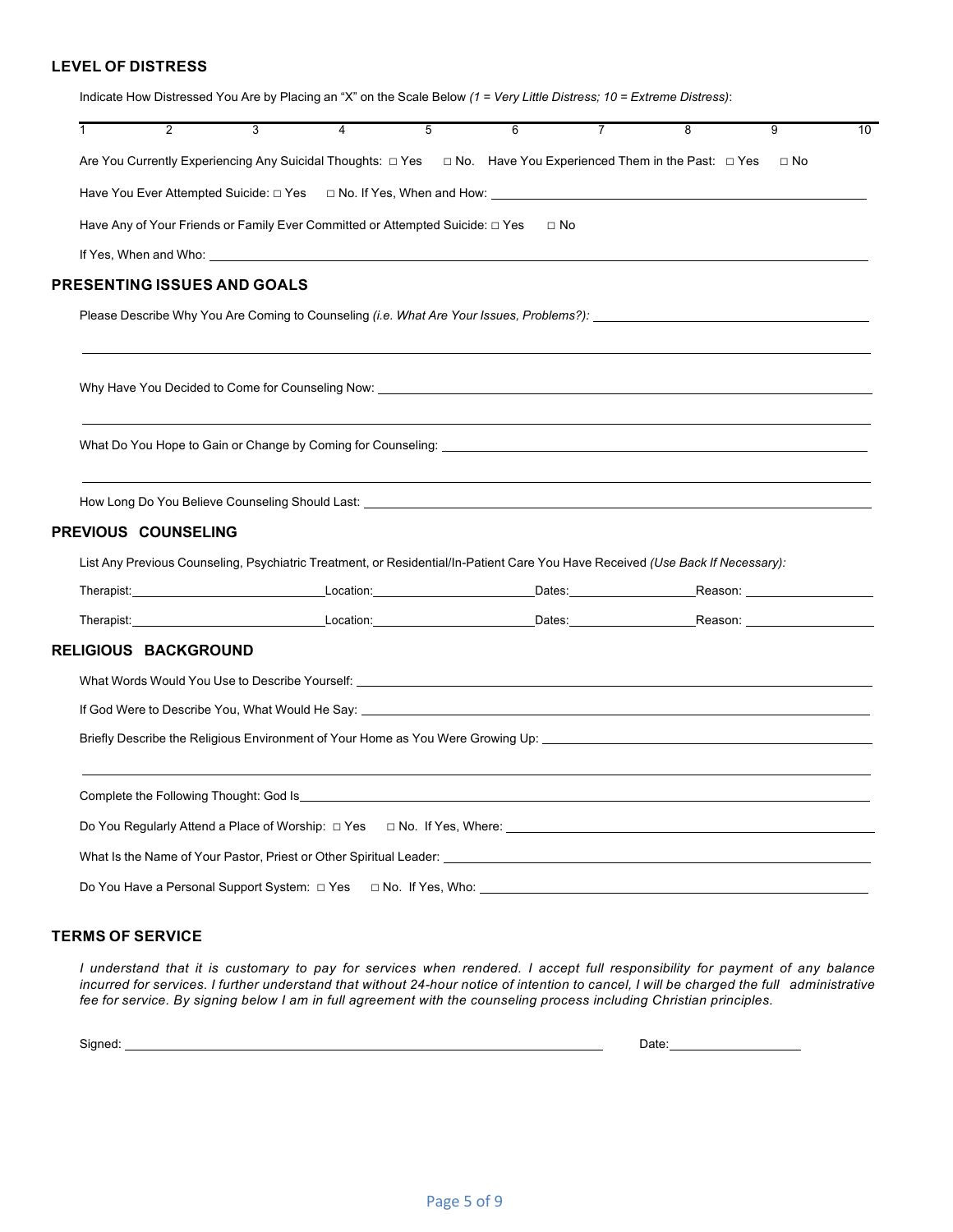

### *Statement of Counseling Policies and Procedures*

#### **COUNSELING SESSIONS**

Counseling sessions at The Well are available weekly. Sessions are 45 minutes in duration. Please arrive on time so that you can benefit from a full-length session. Because of other scheduled clients, your session will end at 45 minutes regardless of your arrival time.

#### **PROFESSIONALSERVICE FEES**

The professional service fee per 45 minute session is \$100 for Individual and \$150 for Couples or Family. If a couple is in therapy together and want to come for an individual, the fee will be \$ 9 0 . If one person continues to come alone after 2 sessions, the price per individual session will default back to \$ 100 for an individual session. Payment is due at the time of service. You may pay by cash, credit card, or check made payable to "The Well." A \$25.00 service charge will be levied on all checks returned by a financial institution for insufficient funds. If you are unable to pay for all or part of a session, please speak with your counselor.

#### **INSURANCE**

The Well will provide you with a receipt for out of network services should you choose to pursue personal reimbursement from your insurance company. We do not accept or file any insurance on your behalf. Please inquire about current plans that we accept and how to process payments and copays.

#### **OFFICE HOURS**

The Well office hours are by appointment only. Please call and leave a message with your therapist should you need to talk outside of your regularly scheduled appointment time.

#### **RESCHEDULING APPOINTMENTS**

It is our policy to schedule you for a regular "standing appointment." This will be confirmed at each session that you intend to come at the same time for your next appointment. If you occasionally need to come at a different time you can ask your counselor to determine if an alternative appointment time is available. Please be aware that two or more cancellations or "no-shows" will result in the loss of your standing appointment.

#### **CANCELLATIONS AND MISSED APPOINTMENTS**

A 24-hour notice should be given to cancel a previously scheduled appointment. Advance cancellations allow us to make the most efficient use of counselor time and office space. Failure to give a 24-hour notice will result in you being charged the full professional service fee, payable on your next visit. A *mutually agreed upon* emergency will result in rescheduling with no charge. If you and your counselor are able to schedule another appt in the same week the cancelation fee will be waived.

#### **CONTACTING YOUR COUNSELOR**

You may leave a confidential voice mail message for your counselor 24 hours a day, 7 days a week. Telephone calls will be returned within 24 hours, between 8:00 a.m. and 5:00 p.m. Monday through Friday, unless otherwise arranged. Email and text messaging may be used for periodic business communication; including confirmation of appointments and to inform you of educational opportunities provided by The Well. Email or text messaging will not be used as a means of counseling or therapeutic exchange. In the case of an emergency, please call 911. Our office is not a crisis center and is not staffed 24 hours.

#### **I understand and agree to the policies and procedures as written above.**

Signature Date

Print Client Name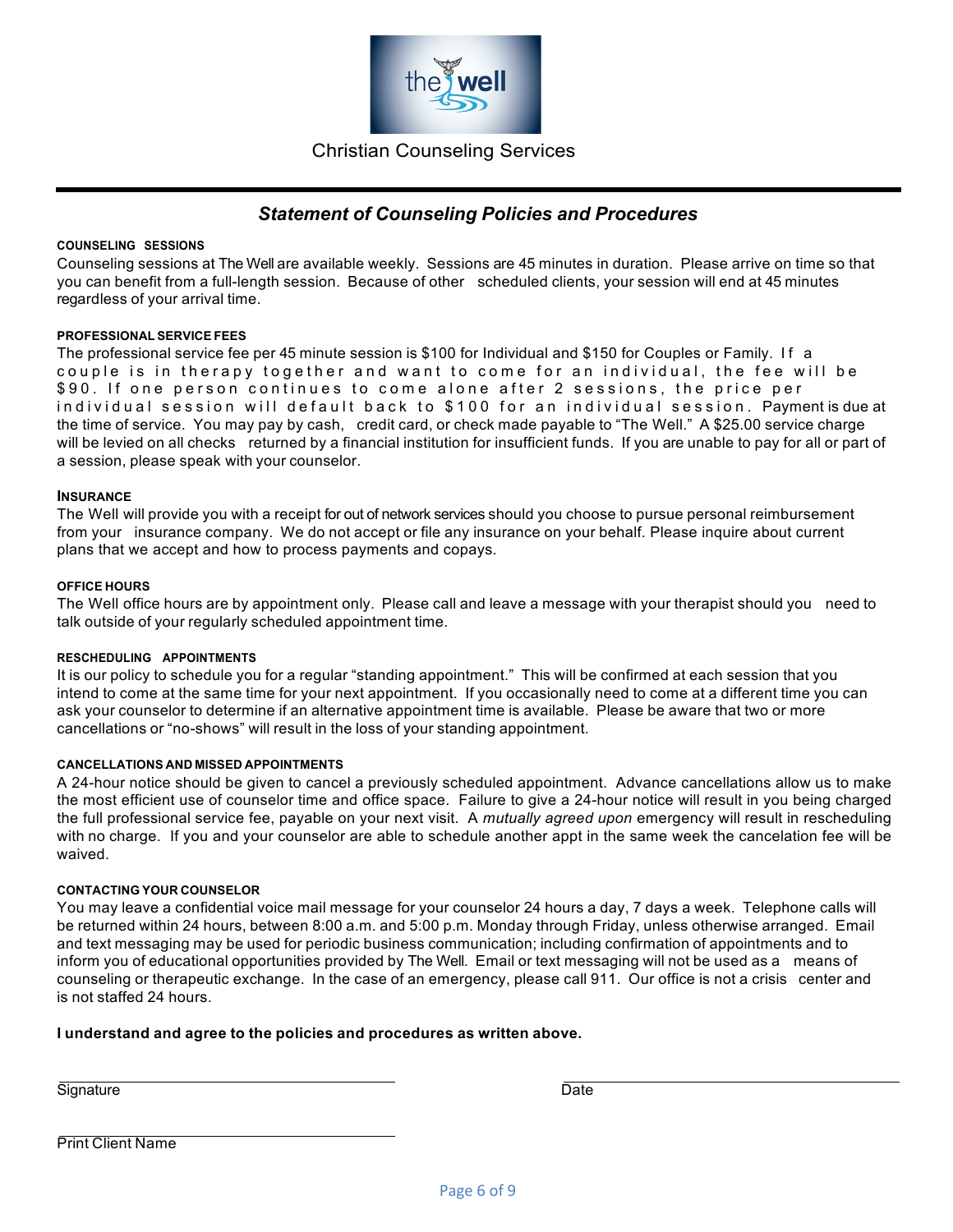

### *Informed Consent and Release of Liability*

While sensitive to other faiths, The Well Christian Counseling Services is operated to provide counseling with a distinctively Christian framework in the New York area. Counseling services are provided by independent Christian professionals who have earned a Master's Degree, or higher, from an accredited graduate program, and who have been licensed by the State of New York or provisionally licensed by the State of New York.

To begin counseling services, the completion of an intake questionnaire and the signing of an Informed Consent and Release of Liability form are required. While I expect benefits from treatment, I fully understand that such benefits and particular outcomes cannot be guaranteed. I understand that because of the treatment, I may experience emotional strain, feel worse during treatment, and make life changes, which could be distressing. I also understand regular attendance will produce the maximum benefits but that I am free to discontinue treatment at any time. If I decide to do so I will notify the provider at least two weeks in advance so that effective discharge planning can be implemented.

I understand that contents of all therapy sessions are considered confidential. Both verbal information and written information about a client cannot be shared with another party without the written consent of the client or the client's legal guardian. Noted exceptions are as follows:

- When a client discloses intentions or a plan to harm self or another person, the mental health professional is required to notify legal authorities and those people who may be impacted.
- If a client states or suggests that he or she is abusing a child (or vulnerable adult) or has recently abused a child (or vulnerable adult), or a child (or vulnerable adult) is in danger of abuse, the mental health professional is required to report this information to the appropriate social service and/or legal authorities.
- When a mental health professional is made aware of prenatal exposure to controlled substances that are potentially harmful, a report must be made to the appropriate authorities.
- Parents or legal guardians of non-emancipated minor clients have the right to access the client's records.
- Insurance companies (when applicable) and other third-party payers are given information that they request regarding services to clients, such as types of service, dates/times of service, diagnosis, treatment plan, progress of therapy, case notes, and summaries.

The clinical records are the property of the mental health professionals of The Well Christian Counseling Services and as such, are deemed records of confidential sessions between counselors and clients. Other than as required by law, these records will only be released subject to the following paragraph and with the advanced written consent of the client and The Well Christian Counseling.

I waive any right I may have otherwise to seek to use my counselor records with The Well Christian Counseling Services, except as may otherwise be agreed upon in writing, in any judicial proceeding or to compel the testimony of any mental health professional, New York Statutes or supervisors providing counseling with The Well. If testimony is required, I agree to pay twice the normal hourly rate for any, and all, of these individuals for their testimony, and preparation therefore.

In consideration of the benefits to be derived from the counseling, the receipt whereof is hereby acknowledged, I hereby release and forever discharge and covenant not to sue or hold legally liable The Well Christian Counseling Services; the licensed counselors; the licensed therapists; the registered interns; the supervisors; or the staff from any and all claims, demands, damages, actions or causes whatsoever related to the counseling process.

I have read and understood the preceding information and agree to the terms and conditions of The Well Christian Counseling Services as stated. I understand that this agreement is a prerequisite to receiving and continuing counseling services through The Well Christian Counseling Services.

| Signed:    | Date: |
|------------|-------|
|            |       |
| Witnessed: | Date: |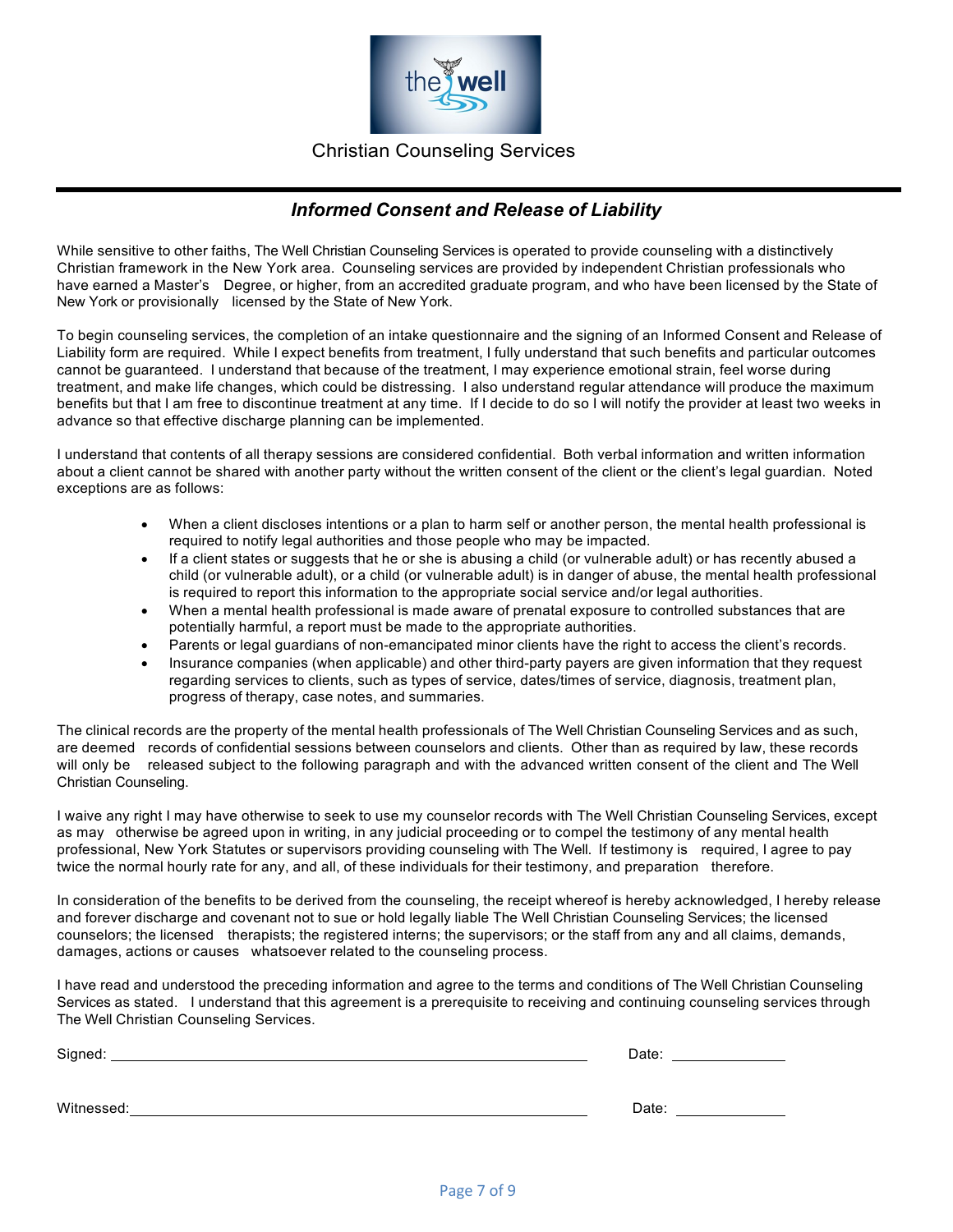

## *NOTICE OF PRIVACY PRACTICES*

THIS NOTICE DESCRIBES HOW MEDICAL INFORMATION ABOUT YOU MAY BE USED AND DISCLOSED AND HOW YOU CAN GET ACCESS TO THIS INFORMATION. PLEASE REVIEW CAREFULLY.

The Health Insurance Portability & Accountability Act of 1996 (HIPAA) requires all health care records and other individually identifiable health information (PROTECTED HEALTH INFORMATION) used or disclosed to us in any form, whether electronically, on paper, or orally, be kept confidential. This federal law gives you, the patient, significant new rights to understand and control how your health information is used. HIPAA provides penalties for covered entities that misuse personal health information. As required by HIPAA, we have prepared this explanation of how we are required to maintain the privacy of your health information and how we may use and disclose your health information.

Without specific written authorization, we are permitted to use and disclose your health care records for the purposes of treatment, payment, and health care operations:

• Treatment means providing, coordinating, or managing health care and related services by one or more health care providers. Examples of treatment would include psychotherapy, medication management, etc.

• Payment means such activities as obtaining reimbursement for services, confirming coverage, billing or collection activities, and utilization review. An example of this would be billing your insurance company for your services.

• Health Care Operations include the business aspects of running our practice, such as conducting quality assessment and improvement activities, auditing functions, cost-management analysis, and customer service. An example would include a periodic assessment of our documentation protocols, etc.

In addition, your confidential information may be used to remind you of an appointment (by phone or mail) or provide you with information about treatment options or other health-related services. We will use and disclose your PROTECTED HEALTH INFORMATION when we are required to do so by federal, state or local law. We may disclose your PROTECTED HEALTH INFORMATION to public health authorities that are authorized by law to collect information; to a health oversight agency for activities authorized by law included but not limited to: response to a court or administrative order, if you are involved in a lawsuit or similar proceeding; response to a discovery request, subpoena, or other lawful process by another party involved in the dispute, but only if we have made an effort to inform you of the request or to obtain an order protecting the information the party has requested. We may release your PROTECTED HEALTH INFORMATION to a medical examiner or coroner to identify a deceased individual or to identify the cause of death. We may use and disclose your PROTECTED HEALTH INFORMATION when necessary to reduce or prevent a serious threat to your health and safety or the health and safety of another individual or the public. Under these circumstances, we

will only make disclosures to a person or organization able to help prevent the threat.

Yourwrittenauthorization willbe required foranyotherusesor disclosures. Should you choose to revoke your authorization, you may do so only in writing. We will abide by your written request, except to the extent that we have already taken actions relying on yourauthorization.

You may contact our Privacy Officer in writing to invoke your following rights:

• You may request in writing that we restrict using and disclosing your PROTECTED HEALTH INFORMATION to family members and relatives, friends, or others you identify. We reserve the right to deny this request. If we do agree to a restriction, we must abide by it unless you agree in writing to remove it.

• You may request an amendment to your PROTECTED HEALTH INFORMATION.

• You may request alternative means or locations in which you receive confidential communications.

• You may request an accounting of disclosures of PROTECTED HEALTH INFORMATION beyond treatment, payment, and health care operations.

•The right to obtain a paper copy of this notice from us upon request.

We are required by law to protect the privacy of your PROTECTED HEALTH INFORMATION and to abide by the terms of the Notice o f Privacy Practices. We will make and post revisions to the Notice of Privacy Practices in accordance with the law. You may obtain a written copy of these changes by written request. You may file a formal, written complaint with us at the address below or with the Department of Health & Human Services, Office of Civil Rights, if you feel your privacy rights have been violated.

For more information regarding our Privacy Practices, please contact:

Paul Ammendola, LCSW Licensed Clinical Social Worker, 085424-1 The Well Christian Counseling Services (516) 887-4614

For more information about HIPPA or to file a complaint, please contact:

> The U.S. Department of Health & Human Services Office of Civil Rights 200 Independence Avenue, S.W. Washington, D.C. 20201 (877) 696-6775 (TOLL FREE)